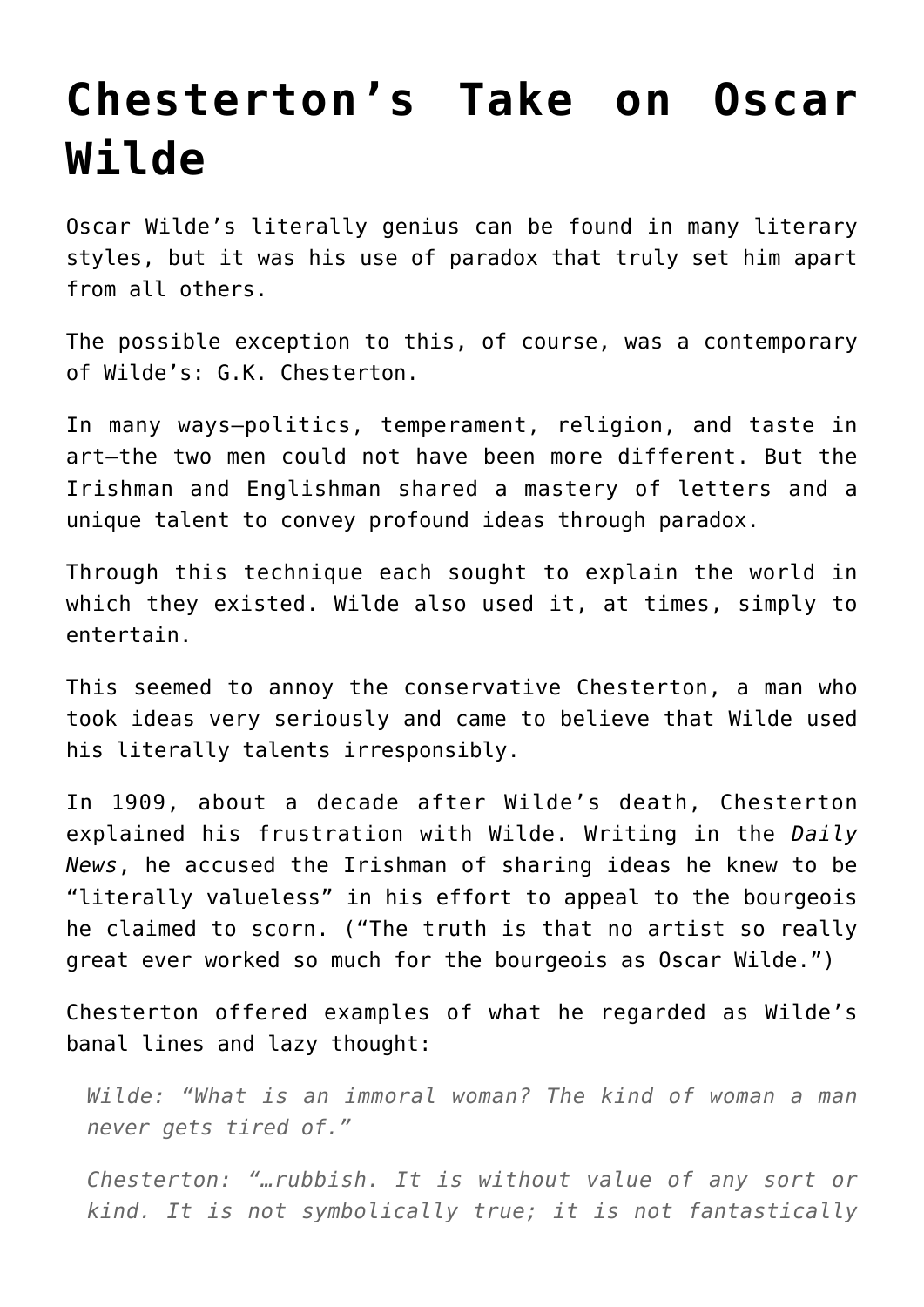*true; it is not true at all. Anyone with the mildest knowledge of the world knows that nobody can be such a consuming bore as a certain kind of immoral woman. That vice never tires men, might be a tenable and entertaining lie; that the individual instrument of vice never tires them is not, even as a lie, tenable enough to be entertaining."*

*Wilde: "Nothing is so fatal to a personality as the keeping of promises, unless it be telling the truth."*

*(Chesterton: "That is said by a tried quack.")*

*Wilde: "Nothing survives being thought of."*

*Chesterton: "nonsense, but nonsense of the nobler sort; there is an idea in it"*

*"Good intentions are invariably ungrammatical."*

*(Chesterton: "…that is tame trash.")*

It's easy to see how a man such as Chesterton, arguably the fiercest and most thoughtful opponent of moral relativism of his day, would find Wilde's thoughts and prose so frustrating.

Chesterton believed that Wilde was using his immense talent not to enlighten but to obfuscate. Instead of revealing truth, Wilde was attempting to deny and destroy it. He used irresistible prose without asking (or caring?) whether it was true or false.

The Englishman tipped his hat to Wilde for lines he found brilliant and true—"Life is much too important to be taken seriously"; and this: "A man can be happy with any woman so long as he does not love her"—but it's clear he believed Wilde used his talent irresponsibly.